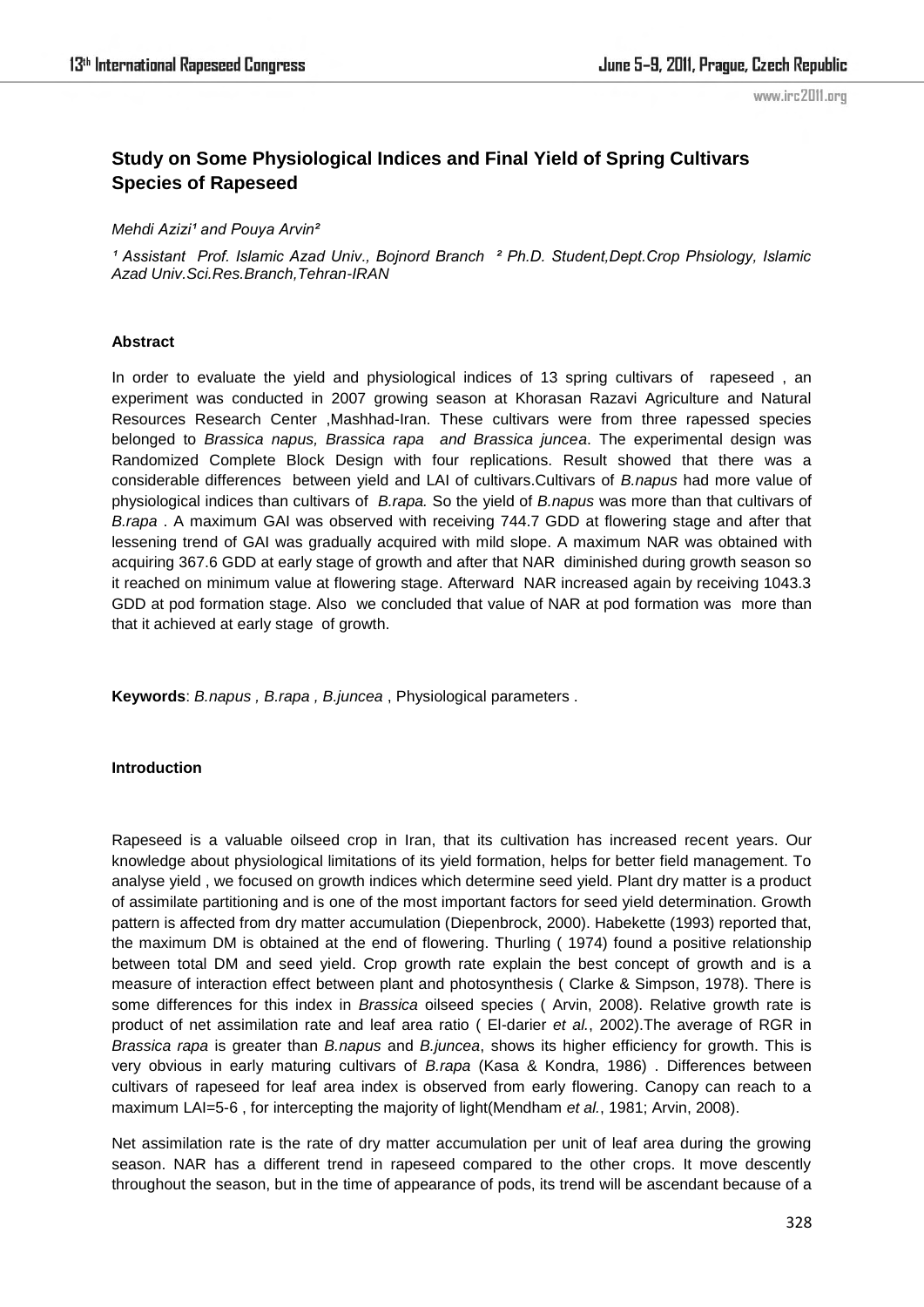very powerful sink is shaped ( Arvin, 2008). Koller *et al.* (1970) had been reported the re-increasing of NAR in soybean because of promoting of photosynthesis and increased seed demand for nutrient materials.

## **Material and Methods**

In order to study the physiological indices which determine seed yield of spring oilseed rape, an experiment was conducted in 2007 growing season with 13 spring cultivars of rapeseed. The location of this research was Khorasan Razavi Agriculture and Natural Resources Research Center, Mashhad-Iran. These cultivars were from three rapessed species belonged to *Brassica napus, Brassica rapa and Brassica juncea*. The experimental design was Randomized Complete Block Design with four replications. Physiological indices that evaluated were: DM, LAI, CGR, RGR, NAR, and also seed yield. All of indices were determined based on Days and Growing Degree Days (GDD).The methodology of computing these indices has indexed by Hunt ( 1990).

# **Result and Discussion**

Results showed, a significant difference among cultivars for yield, and growth indices (Table 1). Hyola 330 with average of 1475 Kg.ha-1, BP18 with 1277 Kg.ha-1, and Hyola 401 with 1247 Kg.ha-1, had the highest seed yield in this experiment.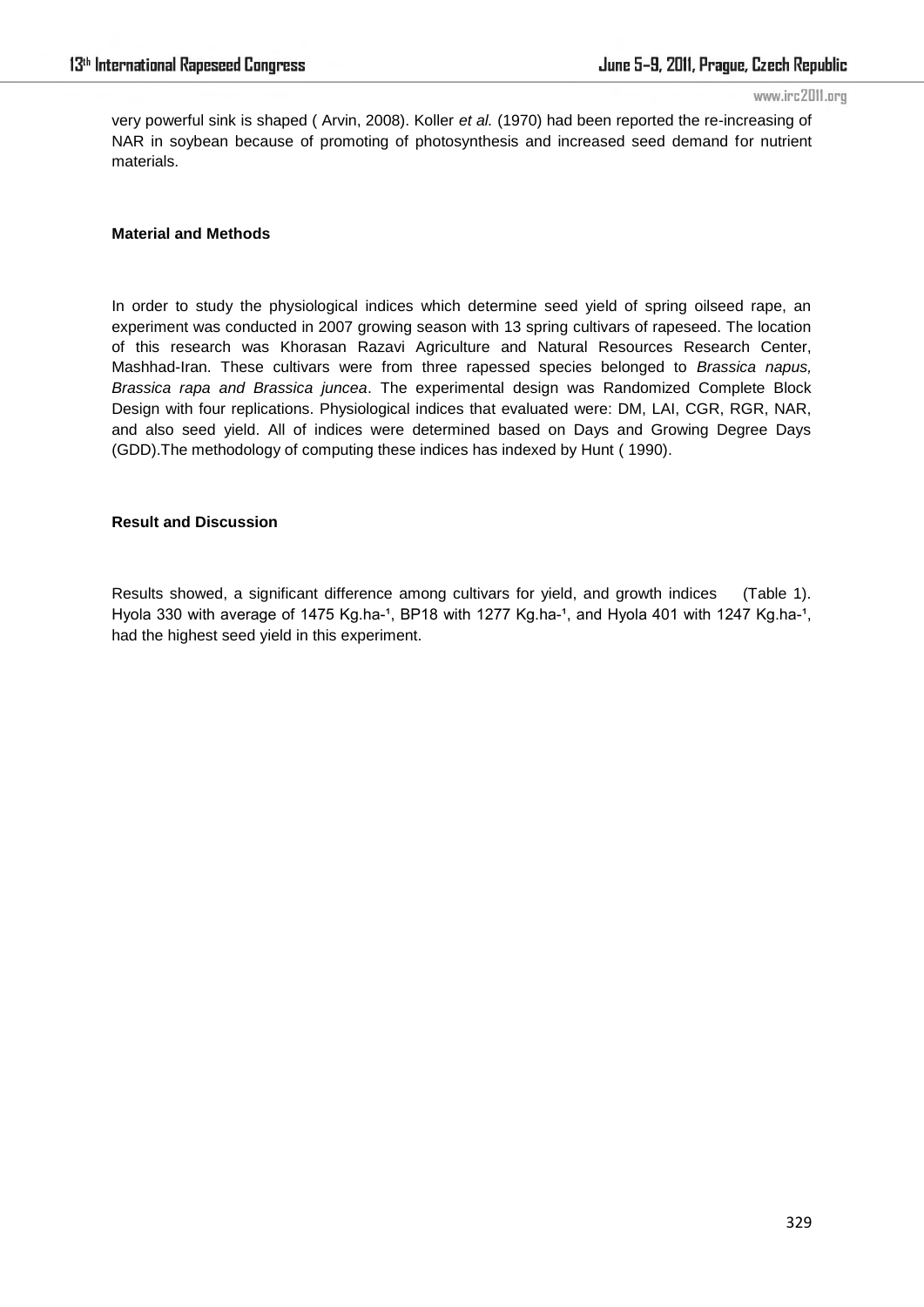| <b>Cultivars</b> | <b>TDM</b><br>$(gr.m-2)$ | <b>CGR</b><br>$(gr.m-2.day-1)$ | <b>RGR</b><br>$(gr.gr^{-1}day^{-1})$ | LAI                  | Yield<br>$(Kg.ha^{-1})$ |
|------------------|--------------------------|--------------------------------|--------------------------------------|----------------------|-------------------------|
| <u>B.napus</u>   |                          |                                |                                      |                      |                         |
| Hyola 401        | 1193.50ABC               | 53.01 <sup>AB</sup>            | $0.05^{\text{AB}}$                   | $6.13^{AB}$          | $1274^A$                |
| Hyola 330        | 1805 <sup>A</sup>        | $64.98^{AB}$                   | $0.03^{\sf AB}$                      | 7.08 <sup>A</sup>    | 1475 <sup>A</sup>       |
| Option 500       | 1274.90ABC               | 88.71 <sup>AB</sup>            | $0.09^{AB}$                          | 4.92ABCD             | $464.3^{E}$             |
| Sarigol          | 1072.60 <sup>BC</sup>    | $15.74^{B}$                    | $0.01^{AB}$                          | $6.00^{AB}$          | $526.8^{DE}$            |
| <b>RG003</b>     | 931.60BC                 | $64.98^{AB}$                   | $0.09^{\mathsf{AB}}$                 | 5.07 <sup>ABCD</sup> | 1007 <sup>B</sup>       |
| Zarfam           | 1653.90AB                | 148.56 <sup>A</sup>            | $0.12^{A}$                           | 7.36 <sup>A</sup>    | $75.89$ <sup>F</sup>    |
| Echo             | 678.10 <sup>c</sup>      | 33.27AB                        | $0.06^{\sf AB}$                      | 2.37 <sup>D</sup>    | 745.5 <sup>c</sup>      |
| Swchotshot       | 875 <sup>c</sup>         | $31.72^{AB}$                   | $0.01^{\text{B}}$                    | $2.53^{\text{CD}}$   | $495.5^{\text{E}}$      |
| B.rapa           |                          |                                |                                      |                      |                         |
| Parkland         | 943.20 <sup>BC</sup>     | 43.64AB                        | $0.05^{\text{AB}}$                   | $3.70^{BCD}$         | 757.4 <sup>c</sup>      |
| GoldRush         | 667.30 <sup>c</sup>      | 33.03AB                        | $0.05^{\text{AB}}$                   | $5.18^{ABC}$         | $46.12^{F}$             |
| Rinbow           | 949.40BC                 | 51.87AB                        | $0.05^{AB}$                          | 4.80 <sup>ABCD</sup> | $928.6^{BC}$            |
| Hysun 110        | $999^{\rm BC}$           | 63.07AB                        | $0.75^{AB}$                          | 3.44 <sup>BCD</sup>  | $711.3^{CD}$            |
| <b>B.juncea</b>  |                          |                                |                                      |                      |                         |
| <b>B.P18</b>     | $1064.10^{BC}$           | $54.25^{AB}$                   | $0.04^{\sf AB}$                      | 3.07 <sup>CD</sup>   | 1277 <sup>A</sup>       |

*Table 1. Mean comparison of maximum physiological indices at flowering stage and yield of spring cultivars of the oilseed rape .*

Results of maximum dry matter showed significant difference (P≤ 0.05) for cultivars. Hyola 330, with 1805 g.m-² had the highest and Goldrush with 667.3 g.m-² had a lowest DM. The greater DM for Hyola330, the higher its yield. Cultivars of *B.napus* have greater DM at flowering compared to *B.rapa* (Si & Thurling, 2001). These differences have shown in *Fig.1* for three delegates of *Brassica* species.

CGR showed significant differences, so that the averages of CGR for rapeseed cultivars were 62.62, 54.25 and 47.9 g.m-<sup>2</sup>.day-<sup>1</sup> for *B.napus, B.juncea, B.rapa* respectively. Hyola330 had higher growth rate and cumulative dry matter when entered in flowering stage and this superiority remained until end of growing season (*Fig.2*).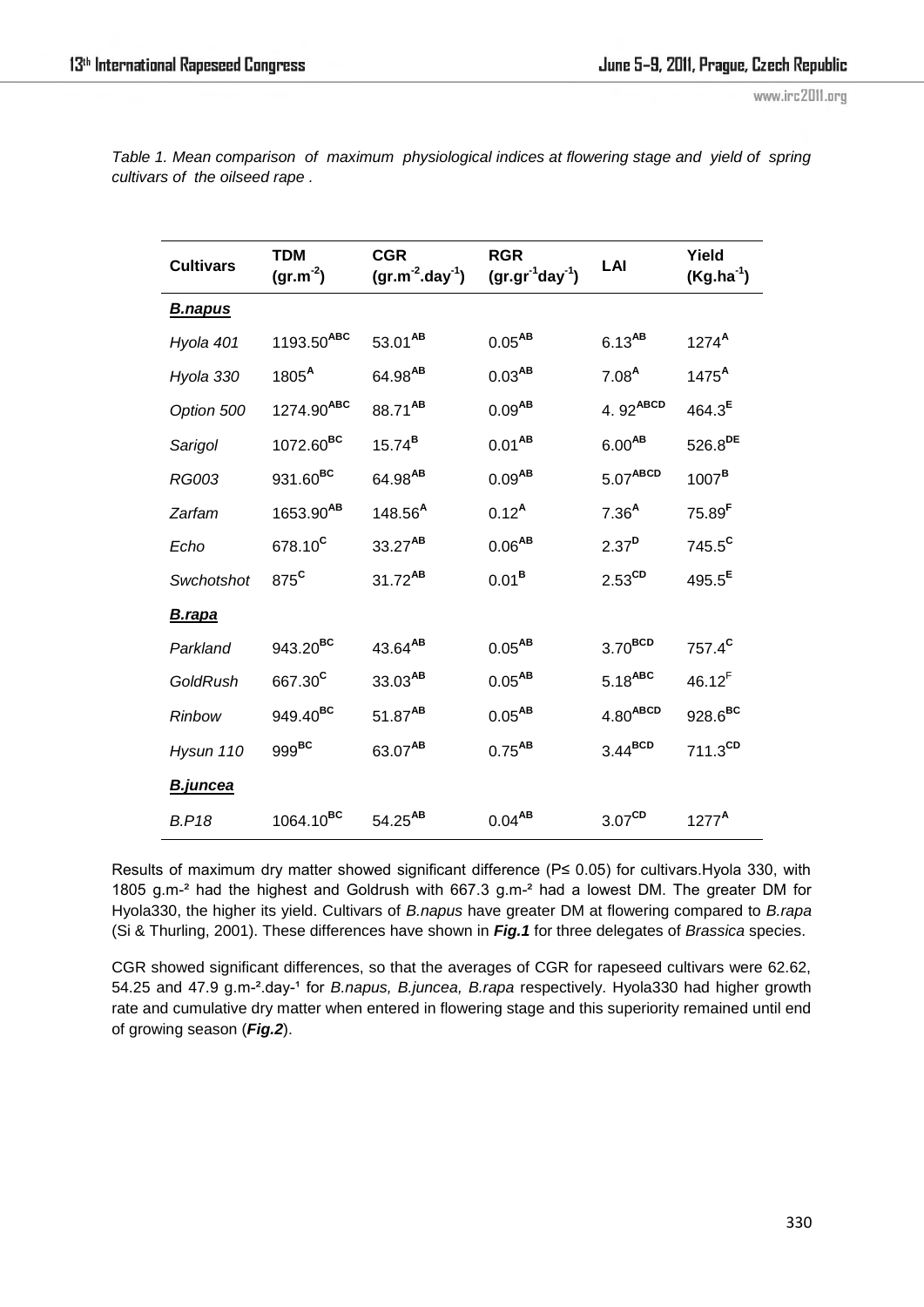

Fig 1- TDM trend at three spring cultivars of rapeseed

Fig 2- CGR trend at three spring cultivars of rapeseed

There were no significant difference for RGR, but the average of this index was greater in *B.napus* and *B.rapa* compared to *B.juncea* cultivars. Anyway the RGR of Hyola330 was superior between alls. This is another reason for its higher seed yield and potential of such a cultivar in assimilate synthesis and translocation to developing seeds (Kasa & Kondra, 1986).

Maximum LAI, was significantly different for cultivars. Hyola330 had a very high LAI in addition to the other proper indices that led to its higher seed yield.



*Fig.3* , shows the NAR trend in three cultivars from different species of rapeseed.

**Fig 3- NAR trend at three spring cultivars of rapeseed during growing season** 

Obviously most crops have high level of NAR at the first stage of their own growth but step by step this trend as consequence of leaves shading will be lessened. Oil seed Rape have this NAR trend until flowering stage but after pods appearance which replace by leaves, NAR rate to be increased again.